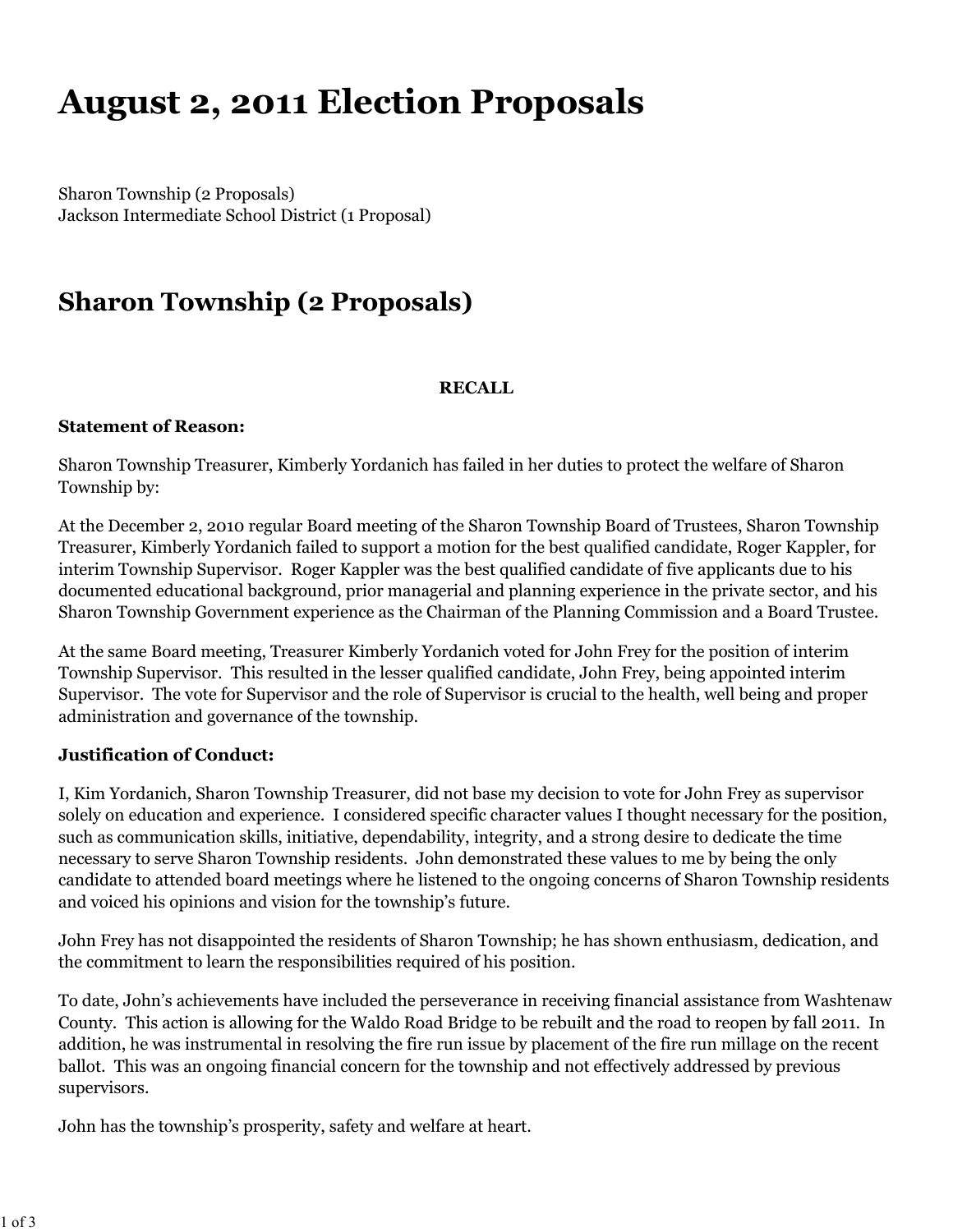#### **Shall Kimberly Yordanich be recalled from the office of Sharon Township Treasurer?**

#### **RECALL**

#### **Statement of Reason:**

Sharon Township Board of Trustees, Trustee Thomas Lavender has failed in his duties to protect the welfare of Sharon Township by:

At the December 2, 2010 regular Board meeting of the Sharon Township Board of Trustees, Trustee Thomas Lavender failed to support a motion for the best qualified candidate, Roger Kappler, for interim Township Supervisor. Roger Kappler was the best qualified candidate of five applicants due to his documented education background, prior managerial and planning experience in the private sector, and his Sharon Township Government experience as the Chairman of the Planning Commission and a Board Trustee.

At the same Board meeting, Trustee Thomas Lavender made the motion to appoint, and voted for, John Frey for the position of interim Township Supervisor. This resulted in the lesser qualified candidate, John Frey, being appointed interim Supervisor. The vote for Supervisor and the role of Supervisor is crucial to the health, well being and proper administration and governance of the township.

#### **Justification of Conduct:**

I voted for John Frey for interim Supervisor because:

He is a concerned life-long resident of Sharon Township. He has contacted me many times over the years regarding Township issues and has attended more meetings than most. John is not a one-man show who has and will accept ideas and help from any reliable source.

Since John took office, his actions so far i.e.

Waldo Rd. bridge replacement, renewed vigor to the Mineral Extraction Board and the Southwest Council of Government representation, instituting a double signature policy on money matter checks, and with much help supporting updated computer capability for the Township and supporting the new fire mileage policy. All of the above prove him to be a capable Supervisor.

It is distasteful to comment on as fine a man as Roger Kappler. I must point out that Roger has been defeated in two public elections, by the unanimous Township Board once and with one descending vote on another occasion. I feel my vote was consistent with the majority of the Township citizens.

I would appreciate your support in finishing my term. I will have served 38 years and it will be time to retire.

**Shall Thomas Lavender be recalled from the office of Sharon Township Trustee?**

### **Jackson Intermediate School District (1 Proposal)**

#### **SPECIAL EDUCATION MILLAGE PROPOSAL (RESTORATION OF HEADLEE REDUCTION)**

This proposal will allow the intermediate school district to continue to levy special education millage previously approved by the electors and restores millage lost as a result of the "Headlee" reduction.